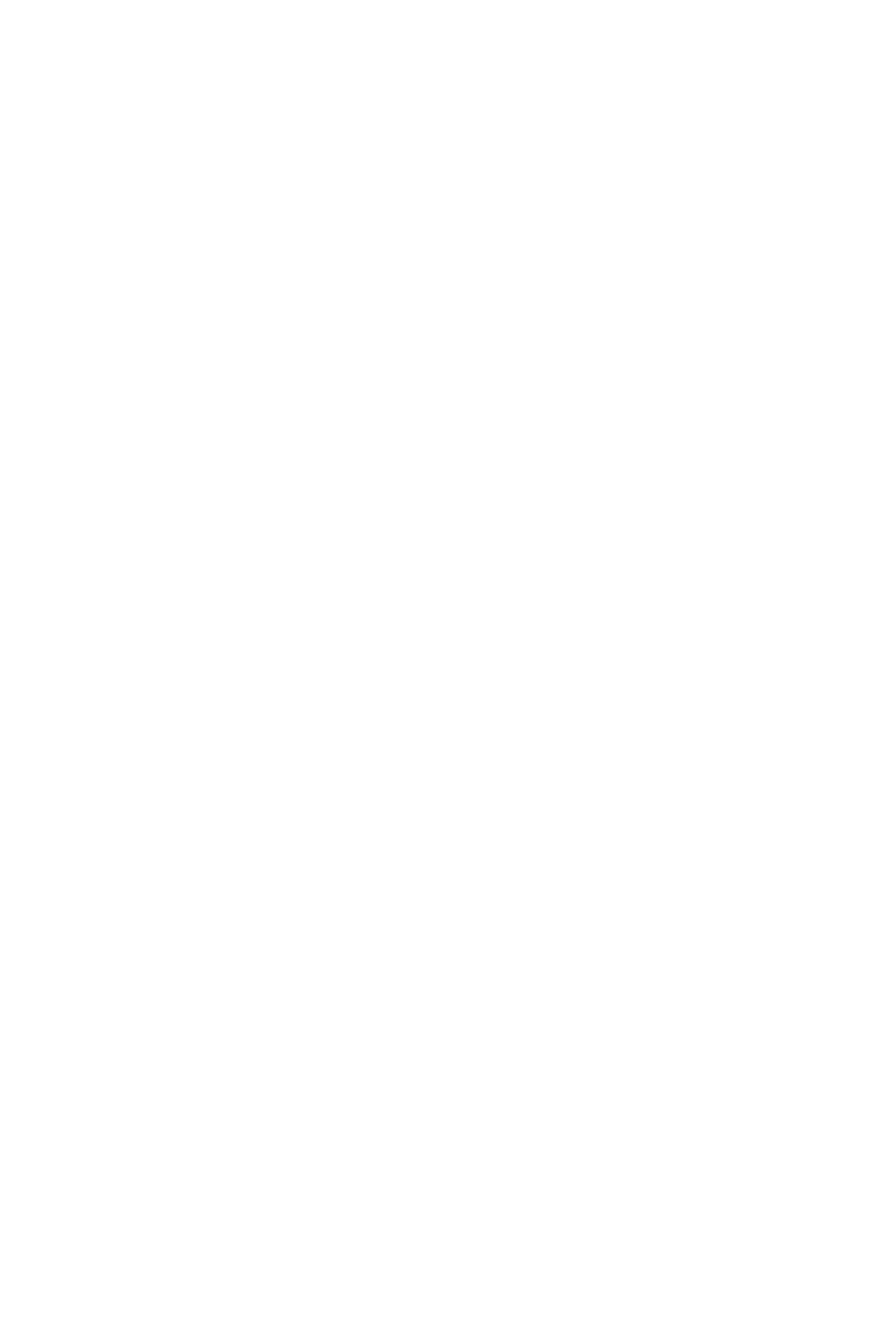# **Self-rated Life Satisfaction of the Oldest-old in China: Do Intergenerational Relations Matter?**

*Ng Sor Tho\**  University of Malaya

# **Abstract**

In 2010, China had a 21 million population of age 80 or over. This group of oldest-old adults deserves attention on their quality of life as long as the improvement on life expectancy is expected to continue. Thus, more and more people in China will move into this group. This paper examines the effects of intergenerational relations on the self-rated life satisfaction of the oldestold in China by using the 2012 Chinese Longitudinal Healthy Longevity Survey data, a total of 6,530 respondents aged 80 or over. The dependent variable is from the responses of respondents on how do they rate their life. Various socio-demographic and health variables are included in the model as controlled variables. Intergenerational relations variables include living arrangement, family interactions and intergenerational transfer. Results from the SPSS GENLIN ordinal regression model showed that living arrangements and intergenerational transfers were statistically significant in affecting the self-rated life satisfaction after controlling for socio-demographic and health variables, while family interactions in terms of visited and/or contacted by children was not significant. The feeling of being cared for among those who lived with family members and interdependence between generations have a positive effect on self-rated life satisfaction. The traditional role of family in supporting the older persons continued to be an important contributor to the self-rated life satisfaction. With the exodus of the young to the cities, family care and support are likely to be eroding in the future. Hence, there is a need to enhance community support for the oldest-old.

*Keywords*: *Intergenerational relations; oldest-old; life satisfaction; intergenerational transfer*

## **1. Introduction**

China has a population of 1.3 billion in 2010, with 13 per cent of the population aged 60 years or over, and have a 21 million population of age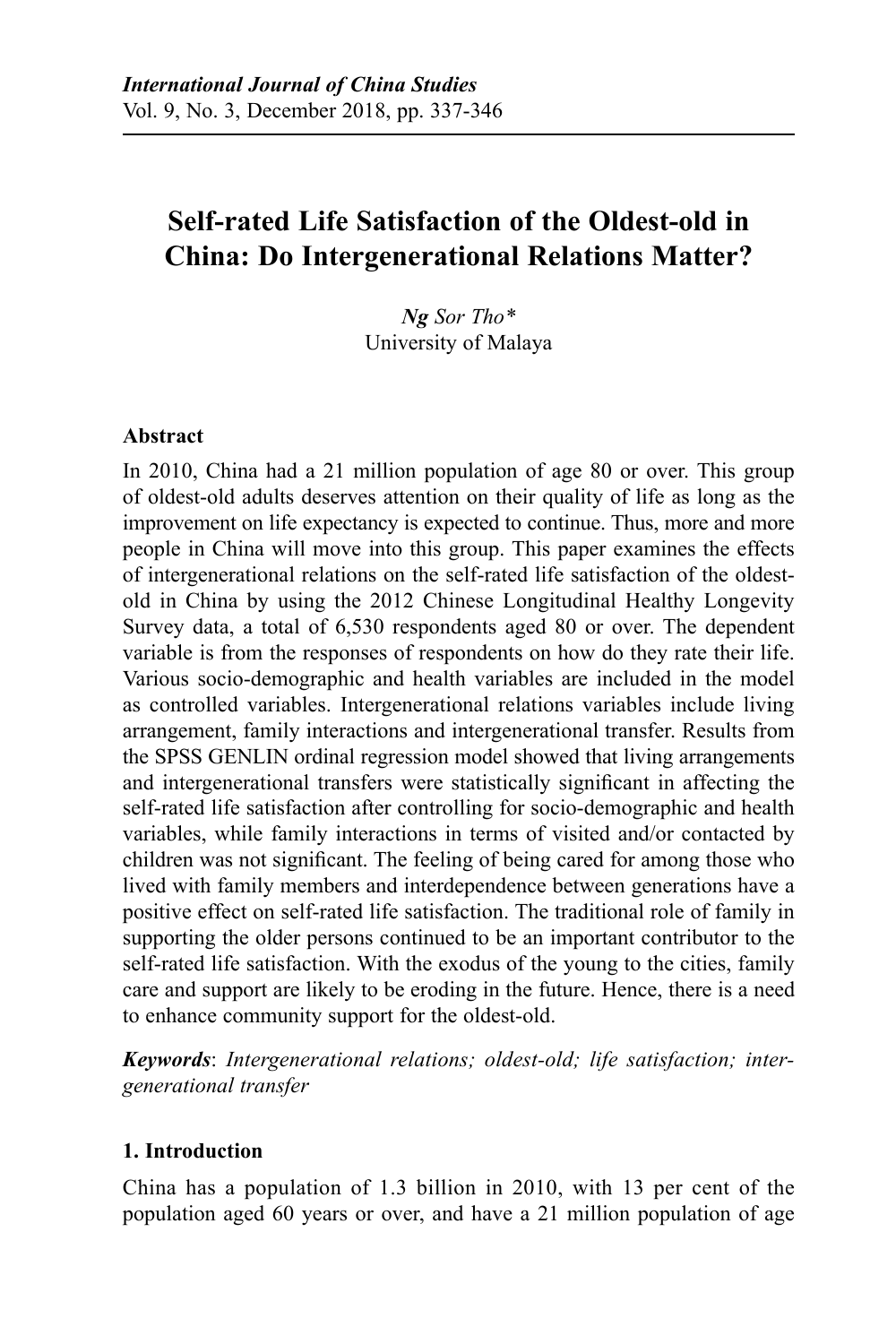80 or over (1.6 per cent). The number of oldest-old adults (age 80 or over) is projected to reach 32 million in 2025 (2.2 per cent) (United Nations, 2017). This group of oldest-old adults deserves greater attention on their well-being since the improvement in life expectancy is expected to continue.

Many factors contribute to the life satisfaction of older persons. This study will focus on the effects of intergenerational relations on self-rated life satisfaction of the oldest-old in China. Intergenerational relations include intergenerational transfers (remittances received from children, or financial assistance given to children), living arrangement, and family interaction (such as visited and contacted by children).

Many past studies found significant effects of intergenerational transfers on life satisfaction. The primary source of financial support from family members was found to be an important factor affecting the life satisfaction of the oldest-old (Li, Chen and Wu, 2008a). A study by Silverstein, Cong and Li (2006) found that older parents receiving greater financial transfer from children were more satisfied with their lives than others. However, receiving financial assistance from children may not warranty a higher life satisfaction for the older persons, the ability to provide financial assistance to children may make them more satisfied with their lives. A study on Malaysians aged 60 and over found older persons without assistance from or to children had the lowest expected life satisfaction, while those with assistance from children and to children had the highest expected life satisfaction (Ng and Tengku-Aizan, 2013).

Living with children can be considered as a source of support for older persons. Subjective well-being of the oldest-old was found to be closely associated with their living arrangement (Chen and Short, 2008; Li, Chen, and Wu, 2008b; Wang, Chen and Han, 2014; Zhang, 2015; Zhang, Fu and Chen, 2014). Living alone is associated with lower subjective well-being, whereas co-residing with the immediate family (spouse or children) is associated with positive subjective well-being (Chen and Short, 2008; Li, Chen and Wu, 2008b). A study utilizing data from the 2000 Population Census of China and the 2011 Chinese Household Ethnicity Survey on rural Chinese aged 50 or older in seven Western provinces of China, found co-residency with children increases the happiness of the elderly (Connelly *et al.*, 2014). For the widowed elderly, co-residence with adult children was associated with better life satisfaction to living alone, or living with a spouse only; but for the married elderly, co-residence did not necessarily bring additional benefits to their psychological well-being (Wang, Chen and Han, 2014). Family interactions or support are important determinants of life satisfaction (Li, Chen, and Wu, 2008b; Zhou *et al.*, 2015; Pang, 2015; Liu, 2015).

This study investigates the effects of intergenerational relations on the self-rated life satisfaction of the oldest-old in China. It is hypothesized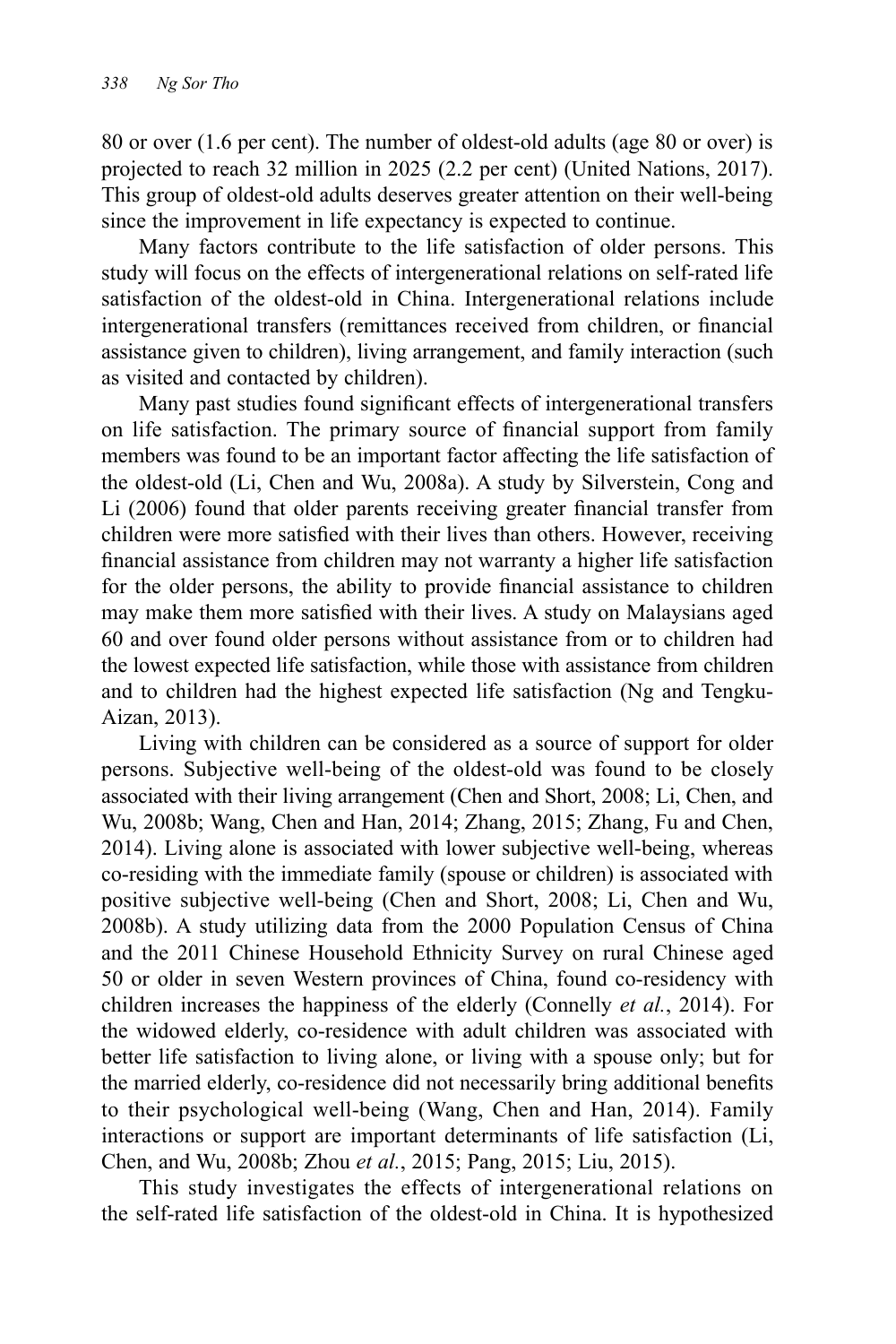that intergenerational transfers, family interactions, and living with family members have positive effects on the life satisfaction of the oldest-old.

## **2. Methods**

This study utilizes a secondary database from the 2011-2012 Chinese Longitudinal Healthy Longevity Survey (CLHLS), which was conducted by Peking University's Center for Healthy Aging and Family Studies and the China National Research Center on Aging, with support from the U.S. National Institute on Aging. This study will focus on the oldest-old respondents aged 80 or over in China.

The dependent variable, self-rated life satisfaction, was measured by the responses from respondents on how they rate their life. It ranged from *very good* (1) to *very bad* (5). To ensure enough cases, responses *bad* (4) and *very bad* (5) were combined for the multivariate analysis.

Three independent variables were used in the study to reflect the intergeneration relations. Intergenerational transfers comprised financial transfer between parents and their children and/or grandchildren. It was divided into four categories: (i) assistance to children/grandchildren only; (ii) assistance from children/grandchildren only; (iii) assistance from children/ grandchildren and to children/grandchildren; and (vi) no assistance from or to children/grandchildren. The reference group was no assistance from or to children/grandchildren. Family interactions were measured by whether respondents had been visited and/or contacted by their children. It comprised (i) visited or contacted by sons or daughters; (ii) visited and contacted by son only; (iii) visited and contacted by daughter only; (iv) visited and contacted by both son and daughter; and (v) neither visited nor contacted by children. The reference group was neither visited nor contacted by children. Additional control variables included the respondent's age (80-89, 90-99, 100+, reference group was 100+), sex  $(1 = male)$ , place of residence (city, town, rural, reference group was rural), marital status  $(1 =$  currently not married), education ( $1 = no$  education), perceived health status (good, so so, bad, reference group was bad).

All analyses will be performed using the SPSS software. Descriptive statistics is used to describe the socio-demographic background and perceived health status of the respondents. The SPSS GENLIN ordinal regression is used to estimate the effects of the intergenerational relations on self-rated life satisfaction, controlling for socio-demographic factors and perceived health status. The ordinal regression analysis is appropriate in this context because the dependent variable, self-rated life satisfaction is an ordinal variable.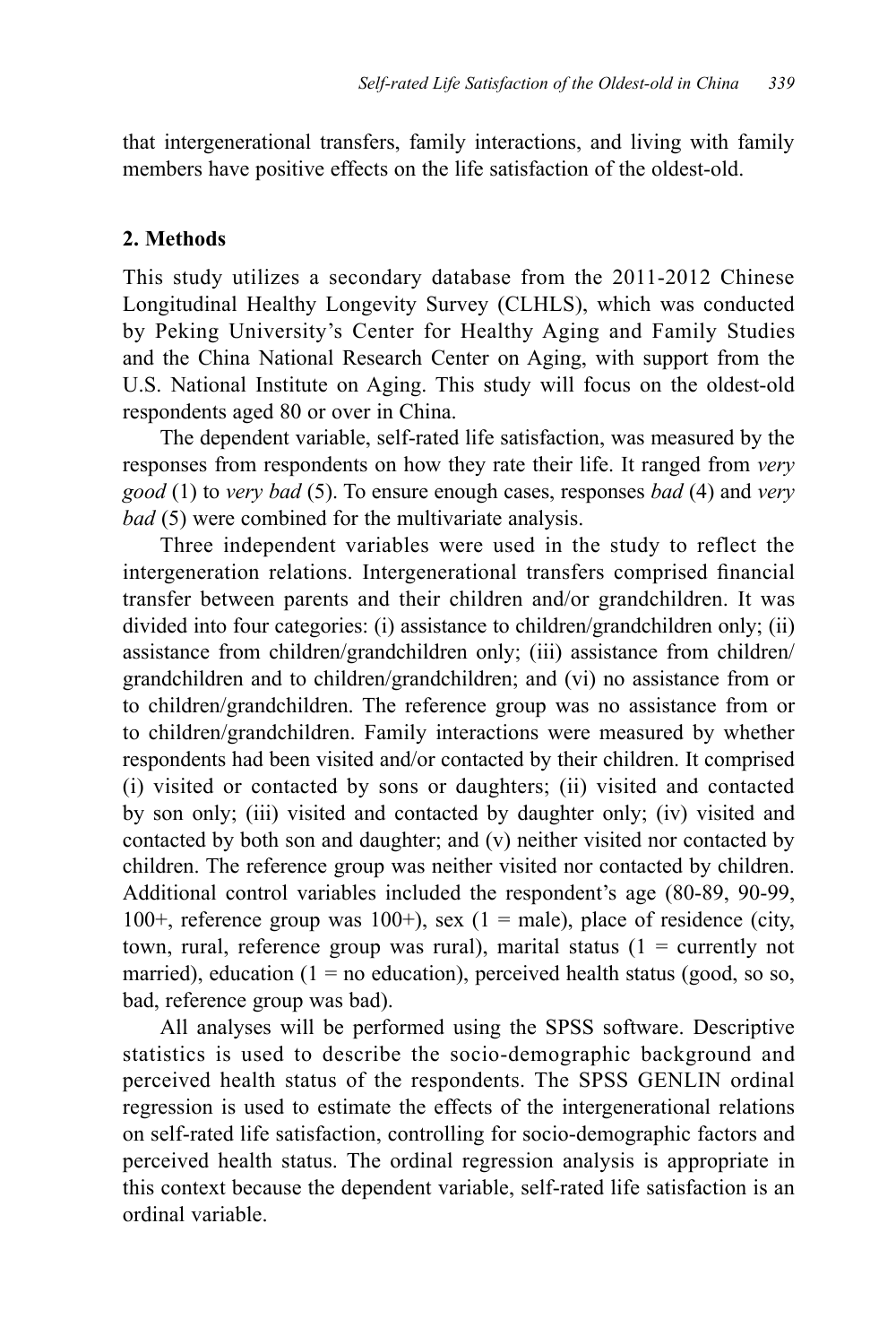# **3. Results**

Table 1 shows the socio-demographic and perceived health status of respondents. The age of respondents ranged from 80 to 114 years, with a mean of 92.2 years and standard deviation of 7.7 years. Majority of respondents were below 100 years old. There were more females than males. About 77 per cent of respondents were currently not married. Slightly more than half of the respondents were from the rural area, followed by about 30 per cent of respondents from town area and the rest were from the city. Nearly 70 per cent of respondents did not go to school. Some 44 per cent of respondents perceived themselves to be either in good or very good health status, followed by 38 per cent of respondents who perceived their health as 'so so', and the rest, 18 per cent, perceived themselves to have bad or very bad health status.

| <b>Table 1</b> Percentage and Frequency Distribution of Respondents by |  |  |
|------------------------------------------------------------------------|--|--|
| Socio-Demographic Factors and Perceived Health Status                  |  |  |

| Socio-Demographic Factors and Perceived Health Status | Per cent | $\boldsymbol{n}$ |
|-------------------------------------------------------|----------|------------------|
| Total                                                 | 100.0    | 6530             |
| Age group (years)                                     |          |                  |
| $80 - 89$                                             | 40.4     | 2640             |
| $90 - 99$                                             | 37.3     | 2433             |
| $100+$                                                | 22.3     | 1457             |
| Gender                                                |          |                  |
| Male                                                  | 40.1     | 2620             |
| Female                                                | 59.9     | 3910             |
| Marital status                                        |          |                  |
| Currently married                                     | 22.9     | 1481             |
| Currently not married                                 | 77.1     | 4974             |
| Place of residence                                    |          |                  |
| City                                                  | 17.4     | 1137             |
| Town                                                  | 29.7     | 1938             |
| Rural                                                 | 52.9     | 3455             |
| Education                                             |          |                  |
| No education                                          | 68.1     | 4447             |
| With education                                        | 31.4     | 2048             |
| Perceived health status                               |          |                  |
| Very good                                             | 9.3      | 541              |
| Good                                                  | 35.1     | 2034             |
| So so                                                 | 37.6     | 2180             |
| Bad                                                   | 16.4     | 951              |
| Very bad                                              | 1.6      | 90               |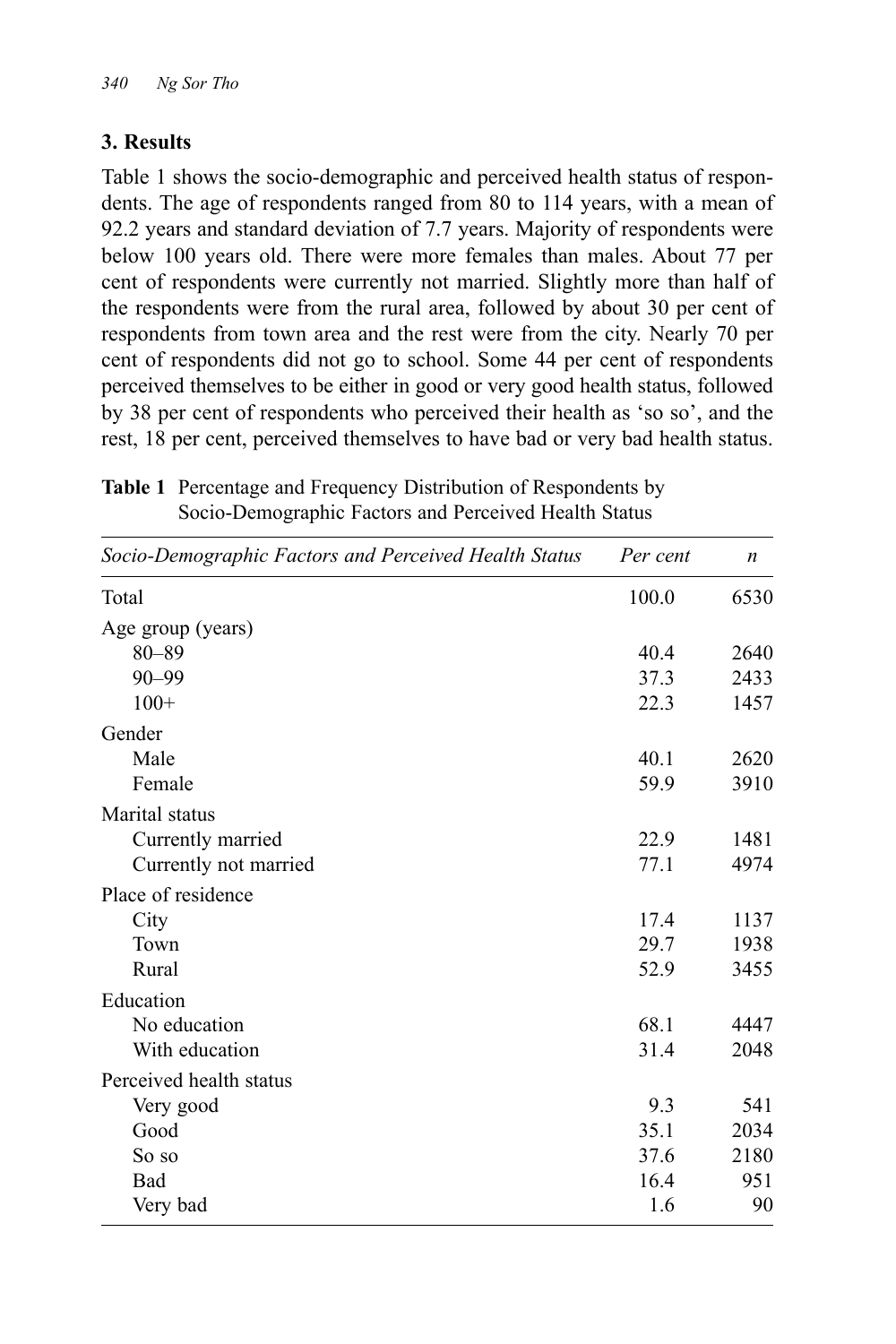Some 17 per cent of the respondents rated their life as very good, 46 per cent reported as good, about a third reported as so-so and only 6 per cent reported as bad or very bad. Table 2 shows the percentage distribution of selfrated life satisfaction of the oldest-old according to their living arrangement, intergenerational transfer and family interaction. The bivariate analyses showed that the oldest-old who lived with family members were more likely to rate their life as good or very good than those who lived alone. The oldestold who gave assistance only had the highest percentage of rating their life as very good, while those who neither give assistance nor receive assistance had the lowest percentage of rating their life as very good, and having the highest percentage of bad or very bad self-rate life satisfaction. Those oldest-old had been visited and contacted by daughters had the highest percentage of rating their life as very good or good.

The bivariate analyses show that living arrangement, intergenerational transfer and family interaction had significant effects on the life satisfaction of the oldest-old. Two ordinal logistic regression models were used to determine the independent effects of living arrangement, intergenerational transfer and family interaction (controlled for other variables) on self-rated life satisfaction of the oldest-old. Table 3 shows the parameter estimates of the two models.

The results in Model 1 show that the coefficients for living arrangements and intergenerational transfers were statistically significantly different from zero at  $p < 0.05$ . The positive coefficient of living arrangements indicate that respondents who lived with family members were more likely to be in very good self-rated life satisfaction than those who lived alone. Similarly, all the positive coefficients of intergenerational transfer also indicate that respondents who provided assistance to children/grandchildren, or provided and received assistance to and from children/grandchildren tended to have very good self-rated life satisfaction than those who neither provided assistance to nor received assistance from children/grandchildren. However, there was no statistically significant difference in self-rated life satisfaction among those who received assistance only and those who neither provided assistance to nor received assistance. Family interactions in terms of visited and/or contacted by children was found to be not statistically significant in affecting the selfrated life satisfaction.

Model 2 in Table 3 shows the influence of living arrangement, intergenerational transfer and family interaction on self-rated life satisfaction after controlling for socio-demographic factors and perceived health status. The results for Model 2 are similar to the results in Model 1. Further observation shows that the size of the coefficients for living with family members became bigger after controlling for socio-demographic factors and perceived health status; this implies that after taking into account the socio-demographic factors and perceived health status, the effects of living arrangement increased.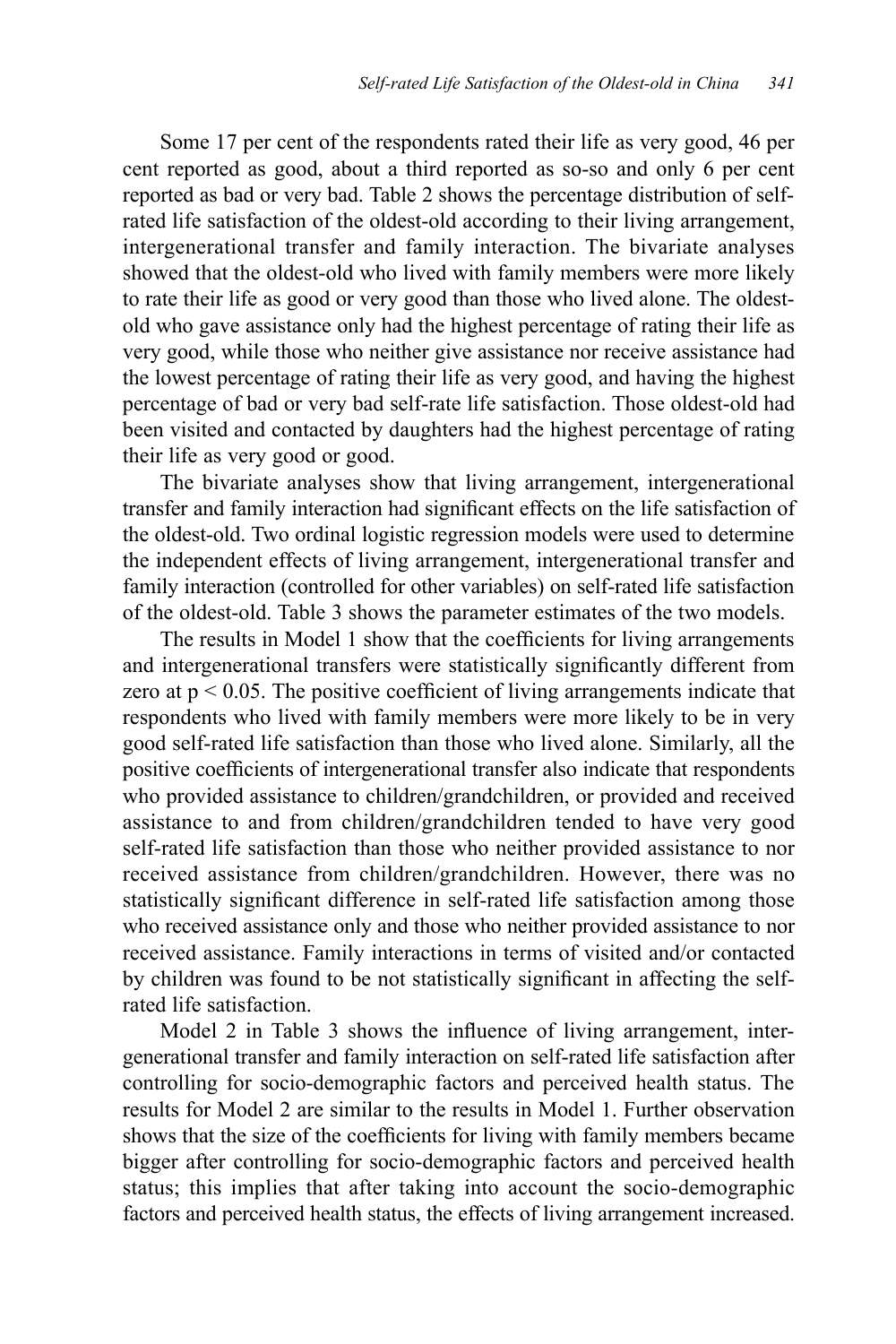| Family Interaction                          |                         | 0              | .<br>D                     |                              |                                                                             |                     |
|---------------------------------------------|-------------------------|----------------|----------------------------|------------------------------|-----------------------------------------------------------------------------|---------------------|
|                                             |                         |                |                            | Self-rated life satisfaction |                                                                             |                     |
| Variables                                   | very bad<br>Bad or      | So so          | Good                       | Very good                    | Total                                                                       | z                   |
| Living arrangement##                        |                         |                |                            |                              |                                                                             |                     |
| Alone                                       | 8.5                     | 35.9           | 41.5<br>47.2               |                              | $100.0$                                                                     | 1254                |
| With family members                         | 4.5                     | 31.0           |                            | 14.0<br>17.3                 | 100.0                                                                       | 4531                |
| Intergenerational transfers##               |                         |                |                            |                              |                                                                             |                     |
| Giving assistance only                      | $4.\overline{3}$        |                |                            |                              | 100.0                                                                       | 161                 |
| Receiving assistance only                   |                         | 24.8<br>32.9   |                            |                              |                                                                             |                     |
| Both giving and receiving                   | $5.\overline{8}$<br>2.6 | 28.2<br>33.8   | $41.0$<br>$46.5$<br>$45.4$ | $29.8$<br>14.8<br>14.4       | $100.0$<br>$100.0$                                                          | 3335<br>973<br>1316 |
| Neither giving nor receiving                | 6.4                     |                |                            |                              | 100.0                                                                       |                     |
| Family interaction#                         |                         |                |                            |                              |                                                                             |                     |
| Visited or contacted by sons or daughter    |                         |                |                            |                              |                                                                             |                     |
| Visited and contacted by sons only          | 7.9<br>3.60<br>6.0      |                |                            |                              |                                                                             |                     |
| Visited and contacted by daughters only     |                         |                | $41.0$<br>$46.8$<br>$48.7$ | $\frac{16.3}{15.2}$          |                                                                             | <b>44561818</b>     |
| Visited and contacted by sons and daughters | 4.6                     | 34441<br>34521 | 46.5                       | 16.8                         | $\begin{array}{c} 100.0 \\ 100.0 \\ 100.0 \\ 100.0 \\ 100.0 \\ \end{array}$ |                     |
| Neither visited nor contacted               | 7.4                     | 32.8           | 43.5                       | 16.2                         | 100.0                                                                       | 591                 |
| Total                                       | 5.4                     | 32.1           | 45.9                       | 16.6                         | $100.0$                                                                     | 5785                |

Table 2 Percentage Distribution of Self-Rated Life Satisfaction by Living Arrangement, Intergenerational Transfer and **Table 2** Percentage Distribution of Self-Rated Life Satisfaction by Living Arrangement, Intergenerational Transfer and

Note: #  $p<0.05$ ; ##  $p<0.001$ . Note: #  $p<0.05$ ; ##  $p<0.001$ .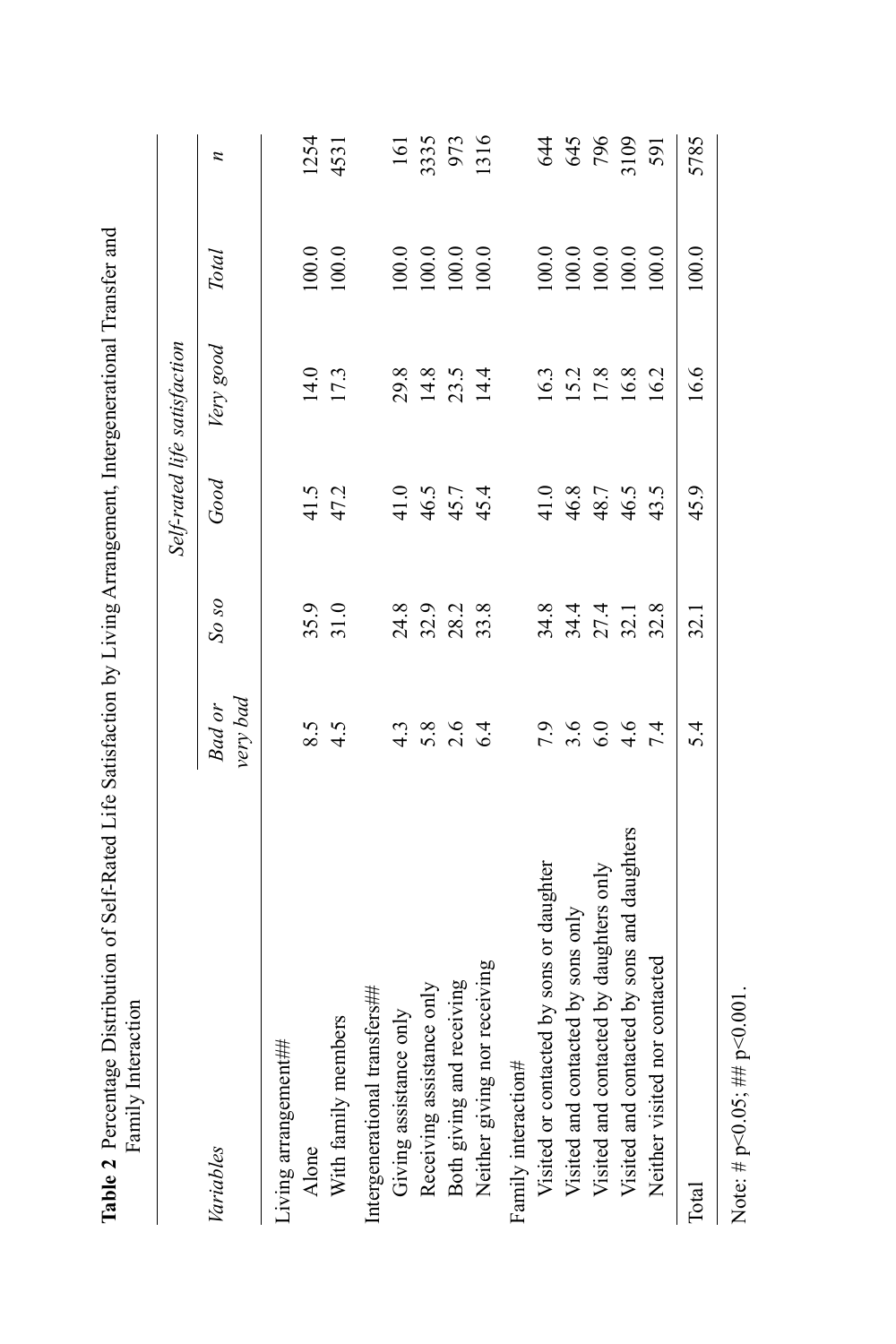| Parameter                                    | Model 1<br>$b$ (se) | Model 2<br>$b$ (se) |
|----------------------------------------------|---------------------|---------------------|
|                                              |                     |                     |
| Living arrangement<br>With family member     | $0.334(0.060)$ ###  | $0.396(0.065)$ ###  |
| Intergenerational transfer                   |                     |                     |
| Giving assistance only                       | $0.676(0.157)$ ###  | $0.413(0.162)$ #    |
| Receiving assistance only                    | 0.037(0.062)        | 0.085(0.064)        |
| Both giving and receiving                    | $0.471(0.080)$ ###  | $0.427(0.083)$ ###  |
| Family interaction                           |                     |                     |
| Visited or contacted by son<br>or daughter   | $-0.112(0.107)$     | $-0.083(0.112)$     |
| Visited and contacted by son<br>only         | 0.023(0.107)        | 0.025(0.111)        |
| Visited and contacted by<br>daughter only    | 0.159(0.102)        | 0.119(0.106)        |
| Visited and contacted by son<br>and daughter | 0.083(0.085)        | 0.050(0.089)        |
| Age                                          |                     |                     |
| 80-89                                        |                     | $-0.181(0.075)$ #   |
| 90-99                                        |                     | $-0.126(0.073)$     |
| Male                                         |                     | $-0.135(0.062)$ #   |
| Currently not married                        |                     | 0.122(0.069)        |
| Place of residence                           |                     |                     |
| City                                         |                     | $0.539(0.073)$ ###  |
| Town                                         |                     | $0.191(0.058)$ ##   |
| No education                                 |                     | $-0.240(0.064)$ ### |
| Self-rated health                            |                     |                     |
| Good                                         |                     | 2.282 (0.078)###    |
| So so                                        |                     | $0.759(0.074)$ ###  |
| Threshold $[QOL = bad$ or very bad]          |                     | $-1.590$            |
| $[QOL = so so]$                              |                     | 1.074               |
| $[QOL = good]$                               |                     | 3.622               |

**Table 3** Ordinal Logistic Regression Results for Self-Rated Life Satisfaction Regressed on Living Arrangement, Intergenerational Transfer and Family Interaction and Selected Socio-Demographic Variables and Perceived Health Status

Note: # $p < .05$ ; ## $p < .01$ ; ### $p < .001$ .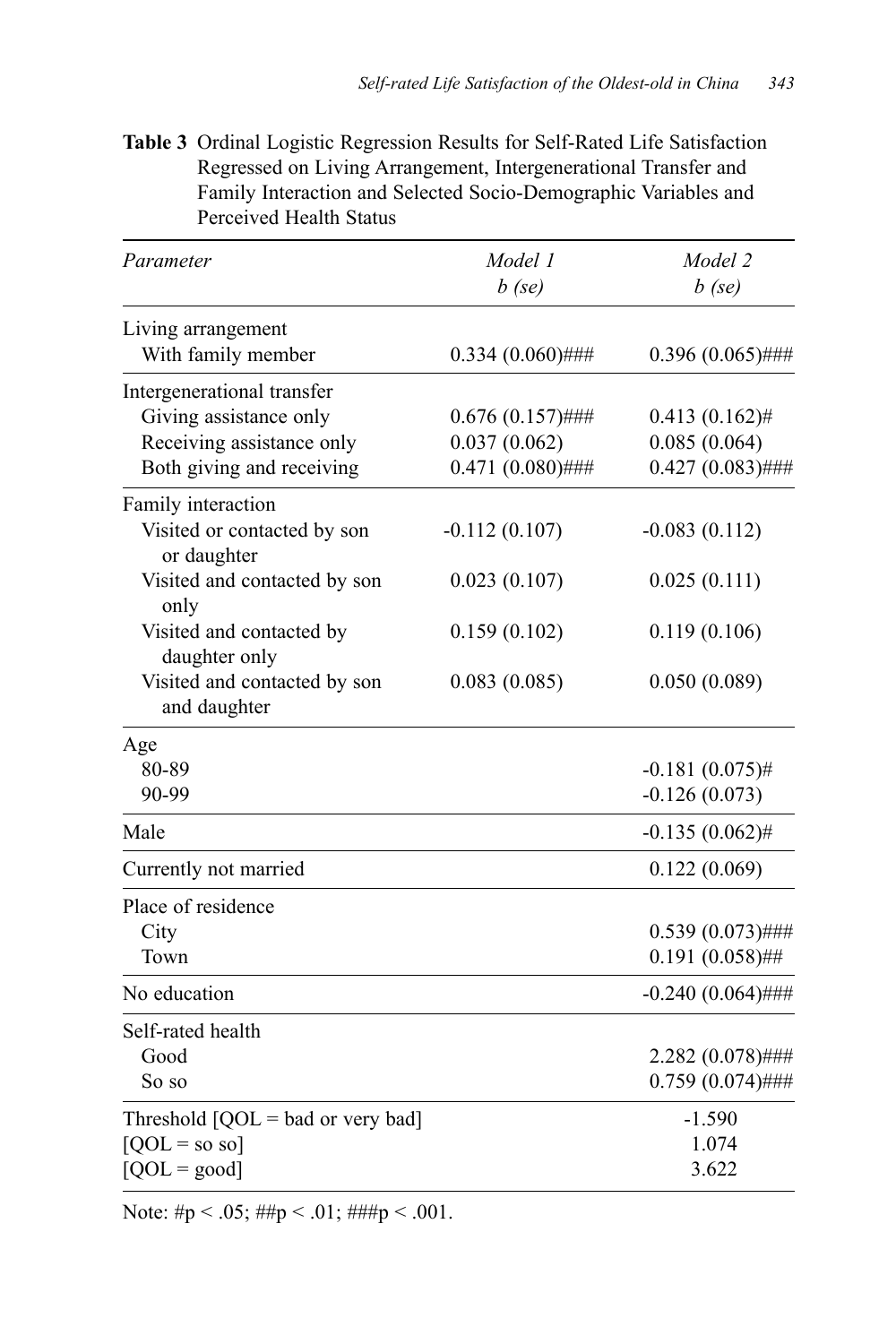However, the coefficients for giving assistance only, and both giving and receiving assistance became smaller after controlling for socio-demographic factors and perceived health status; thus the effects of these two parameters decreased after taking into account the socio-demographic factors and perceived health status.

In Model 2, given other variables remain constant, the odds of respondents who lived with their family members rated their life satisfaction as very good was 1.49 ( $e^{0.396}$ ) (95 per cent CI; 1.31-1.69) times of those respondents who lived alone, a statistically significant effect (Wald  $\chi^2_{(1)} = 37.01$ ,  $\rho = 0.000$ ). The odds of respondents with assistance from and to children/ grandchildren rated their life satisfaction as very good was 1.53 ( $e^{0.427}$ ) (95 per cent CI; 1.30-1.80) times of those respondents with no assistance from and to children/grandchildren, a statistically significant effect (Wald  $\chi^2_{(1)} = 26.52$ ,  $\rho = 0.000$ , while the odds of respondents who gave assistance to children/ grandchildren only rated their life satisfaction as very good was 1.51 ( $e^{0.413}$ ) times (95 per cent CI; 1.10-2.08) of those respondents with no assistance from and to children/grandchildren, a statistically significant effect (Wald  $\chi^2_{(1)}$  = 6.488,  $\rho = 0.011$ ). However, there was no statistically significant differences in self-rated life satisfaction between respondents who received assistance from children/grandchildren only and those respondents with no assistance from and to children/grandchildren.

#### **4. Discussion and Conclusion**

The results of this study indicates that family interaction is not statistically significant in predicting self-rated life satisfaction in the oldest-old after controlling for socio-demographic factors and perceived health status. This may be partly due to the oldest-old needing assistance/support in daily life activities immediately from family members rather than the attention from family members. This is further confirmed by the findings that the oldest-old who lived with family members had a higher probability of rating their life satisfaction as very good than those who lived alone. This finding supports the studies by Chen and Short (2008), Li, Chen and Wu (2008 (b)), Connelly *et al*. (2014) where co-residence with family members is associated with positive subjective well-being.

While the study by Silverstein, Cong and Li (2006) in rural China found that parents who received greater financial transfer from adult children are more satisfied with their lives, the current study found that the oldest-old rated their life satisfaction as very good when they provided assistance to children/grandchildren and received assistance from children/grandchildren. This is consistent with the findings by Ng and Tengku-Aizan (2013) on Malaysian older persons aged 60 or over. The results indicate the importance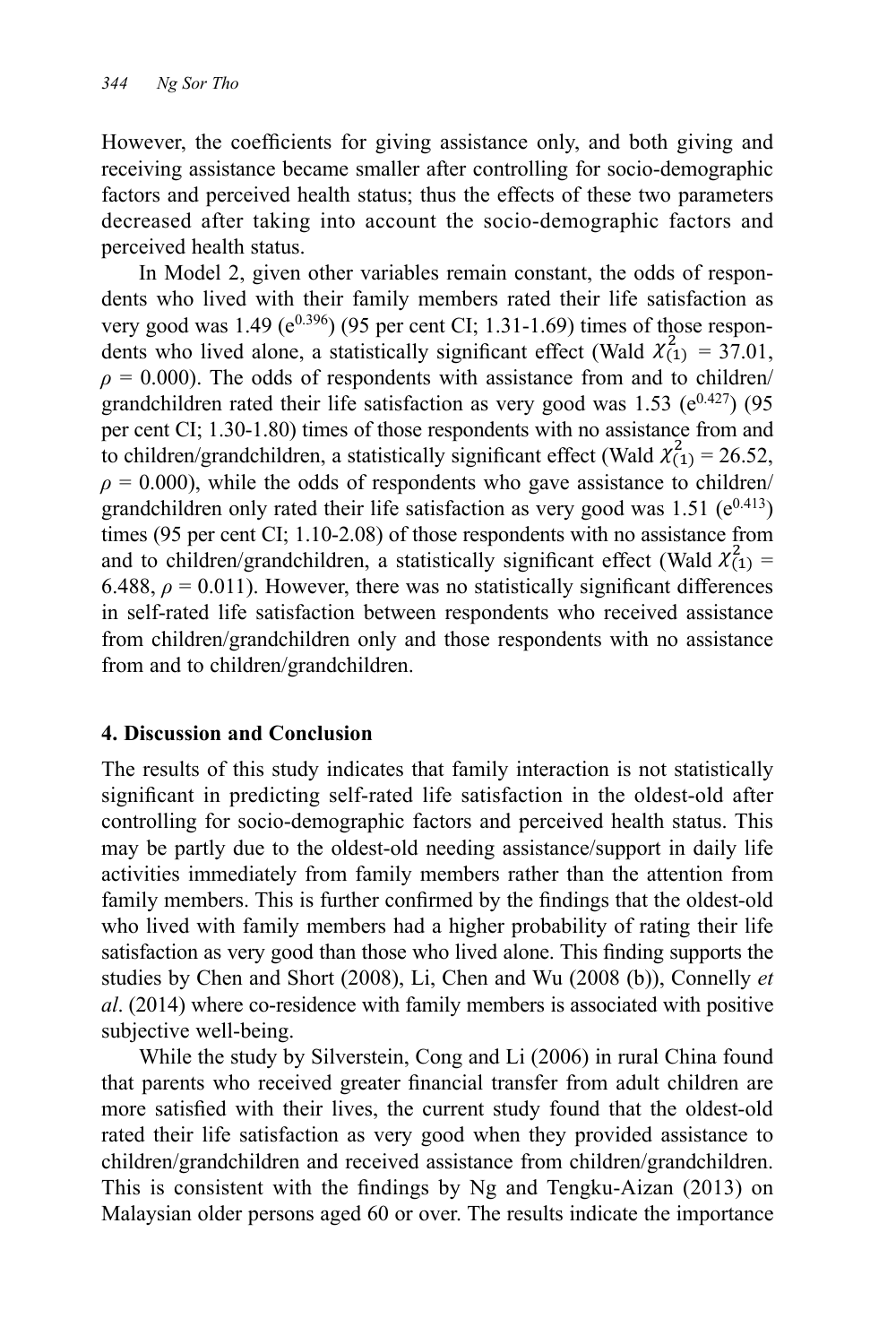of interdependence between generations in later life. The feeling of being wanted and being taken care of enhance the life satisfaction of the oldest-old in China.

The traditional role of family in supporting older persons continues to be an important contributor to the self-rated life satisfaction. With the exodus of the young to the cities, family care and support are likely to be eroded in the future. Hence, there is a need to enhance the community support for the oldest-old.

# **Acknowledgement**

This study was funded by the Population Studies Unit, Faculty of Economics and Administration, University of Malaya.

# **Note**

\* Dr. Ng Sor Tho is an associate professor at the Department of Applied Statistics, Faculty of Economics and Administration (FEA), University of Malaya, Malaysia. She received her BEc and MEc from FEA, University of Malaya and holds a PhD in social gerontology from Universiti Putra Malaysia. Her research interests are social gerontology and population studies.  $\le$ Email: ngst $@um$ edu. my>.

# **References**

- Chen, F. and Short, S.E. (2008). "Household Context and Subjective Well-Being Among the Oldest Old in China", *Journal of Family Issues*, Vol. 29, No. 10, pp. 1379-1403. https://doi.org/10.1177/0192513X07313602
- Connelly, R., Iannotti, M., Maurer-Fazio, M. and Zhang, D. (2014). "Coresidency, Ethnicity, and Happiness of China's Rural Elders", IZA Discussion Paper, No. 8194, Bonn, Germany: IZA Institute of Labor Economics.
- Li, D. 李德明, Chen, T. 陈天勇 and Wu, Z. 吴振云 (2008a), "1998~2005年中 国高龄老人的生活质量及其满意度" [Life quality and life satisfaction among the Chinese oldest old in 1998-2005],《中国老年学杂志 [Chinese Journal of Gerontology], 2008年第28卷第19期 (Vol. 28, No. 19, 2008): pp. 1943-1945.
- Li D., Chen, T. and Wu, Z. (2008b). "An Exploration of the Subjective Well-being of the Chinese Oldest-old", in Zeng Y., Poston, Jr., D.L., Ashbaugh Vlosky, D. and Gu, D. (eds), *Healthy Longevity in China: Demographic, Socioeconomic, and Psychological Dimensions*. Berlin, Germany: Springer Science + Business Media B.V., pp. 347-356.
- Liu J. 刘吉 (2015). "我国老年人生活满意度及其影响因素研究 —— 基于 2011 年"中国健康与养老追踪调查"CHARLS)全国 基线数据的分析" [Research on the elderly's life satisfaction and the influence factors: Analysis based on National Baseline Data of China Health and Retirement Longitudinal Study],《老龄科学